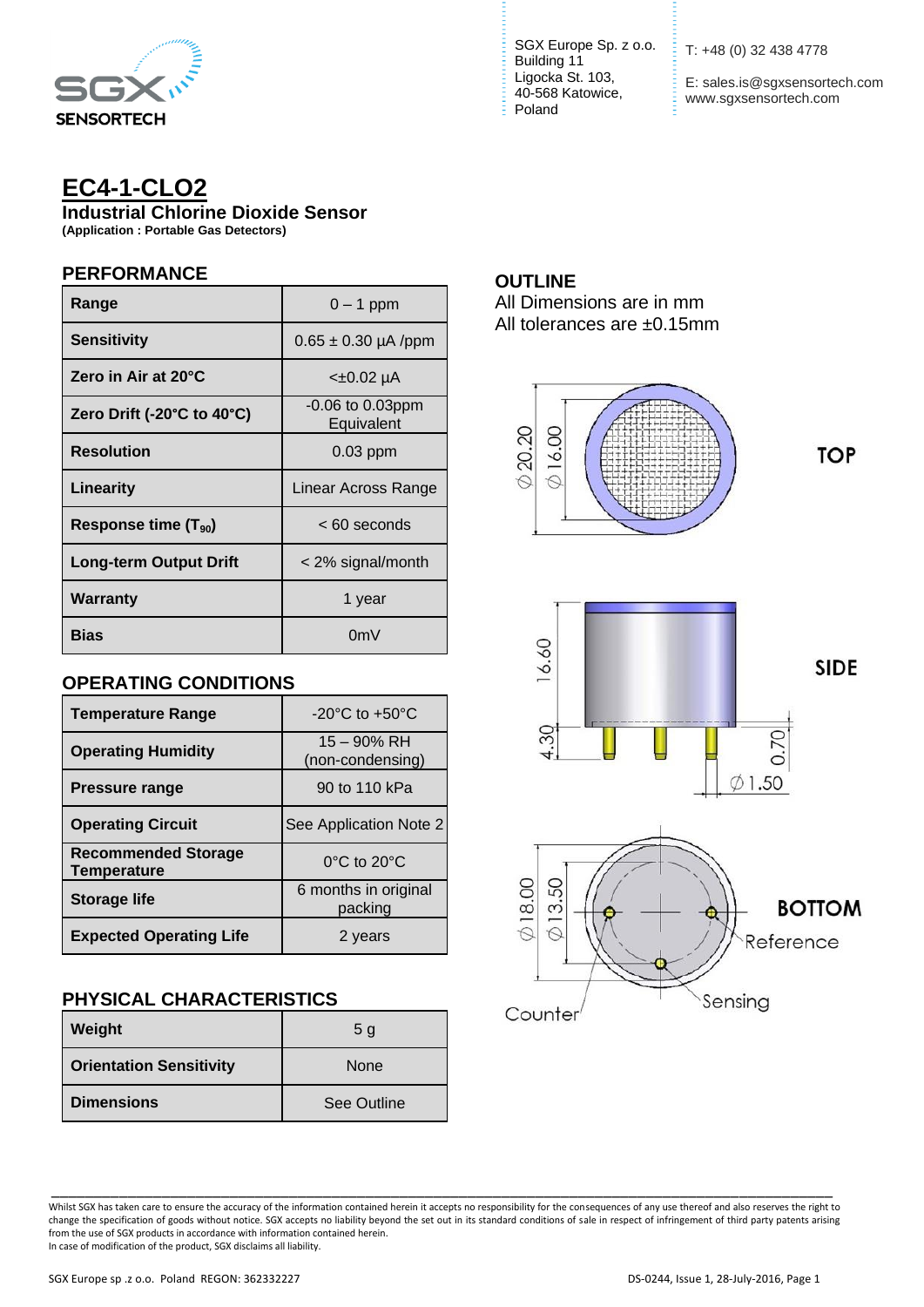

SGX Europe Sp. z o.o. Building 11 Ligocka St. 103, 40-568 Katowice, Poland

T: +48 (0) 32 438 4778

E: sales.is@sgxsensortech.com www.sgxsensortech.com

#### **CROSS-SENSITIVITY DATA**

| <b>GAS</b>            | <b>CONCENTRATION (ppm)</b> | Sensor Response (as ppm CIO <sub>2</sub> ) |
|-----------------------|----------------------------|--------------------------------------------|
| <b>Carbon Dioxide</b> | 5000                       |                                            |
| Carbon Monoxide       | 100                        |                                            |
| Chlorine              |                            | 0.35                                       |
| Hydrogen              | 3000                       |                                            |
| Hydrogen Sulfide      | 20                         | $-12$                                      |
| Nitrogen Dioxide      | 10                         | 6                                          |

*\* See Important Notes*

#### **IMPORTANT NOTES**

- 1.) Do not solder to the connector pins as this may damage the sensor and thereby invalidate the warranty.
- 2.) Details on recommended connector pins can be found in the Frequently Asked Questions within the Gas Sensor section of the SGX website.
- 3.) All performance specifications are based upon the following environmental conditions: 20°C, 50% relative humidity, 101kPa.
- 4.) Cross Sensitivity Data is for information only. Calibration is recommended with target gas as the accuracy of calibration and measurement cannot be ensured.
- 5.) The cross sensitivities are including but not limited to the gases stated in the table. It may respond to other gases.
- 6.) The cross sensitivities may fluctuate between  $\pm$  30% and may differ from batch to batch or across sensor's life time.
- 7.) The device is designed to be RoHS compliant.

\_\_\_\_\_\_\_\_\_\_\_\_\_\_\_\_\_\_\_\_\_\_\_\_\_\_\_\_\_\_\_\_\_\_\_\_\_\_\_\_\_\_\_\_\_\_\_\_\_\_\_\_\_\_\_\_\_\_\_\_\_\_\_\_\_\_\_\_\_\_\_\_\_\_\_\_\_\_\_\_\_\_\_\_\_\_\_\_\_\_\_\_\_